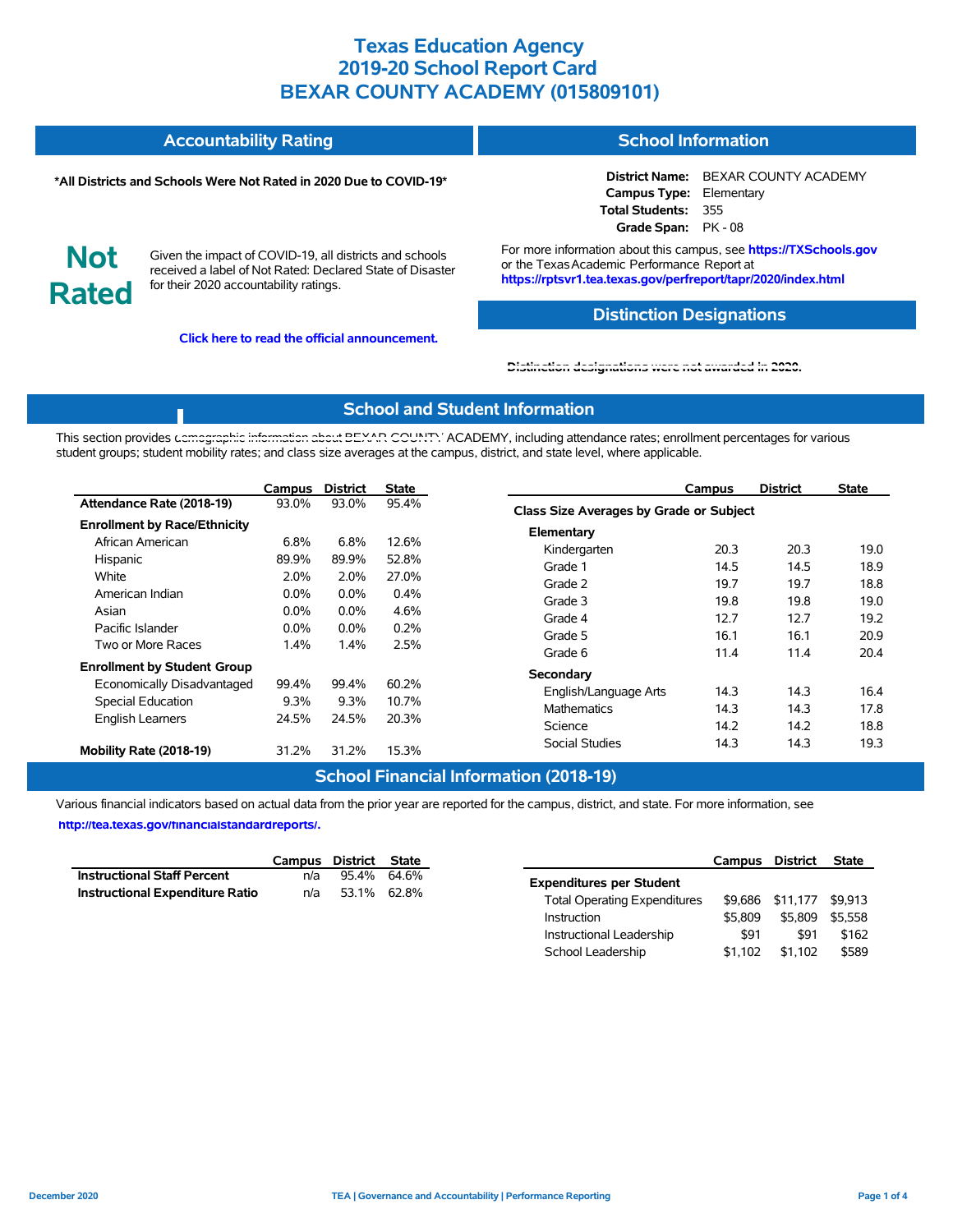### **STAAR Outcomes**

This section provides STAAR performance and Academic Growth outcomes. Academic Growth measures whether students are maintaining performance or improving from year to year. **Please note that due to the cancellation of spring 2020 State of Texas Assessments of Academic Readiness (STAAR) due to the COVID-19 pandemic, the performance of this year's report is not updated.**

|                                                                                |              |          |          |          |                          |                 |        |          |                          |                          | Two or                   |          |
|--------------------------------------------------------------------------------|--------------|----------|----------|----------|--------------------------|-----------------|--------|----------|--------------------------|--------------------------|--------------------------|----------|
|                                                                                |              |          |          |          | African                  |                 |        | American |                          | <b>Pacific</b>           | More                     | Econ     |
|                                                                                |              | State    | District |          | Campus American          | <b>Hispanic</b> | White  | Indian   | Asian                    | <b>Islander</b>          | Races                    | Disadv   |
| STAAR Performance Rates at Approaches Grade Level or Above (All Grades Tested) |              |          |          |          |                          |                 |        |          |                          |                          |                          |          |
| All Subjects                                                                   | 2019         | 78%      | 65%      | 65%      | 90%                      | 64%             | 100%   |          |                          |                          | $\overline{\phantom{a}}$ | 65%      |
|                                                                                | 2018         | 77%      | 64%      | 64%      | 73%                      | 64%             | 62%    |          |                          |                          | $\overline{\phantom{a}}$ | 63%      |
| ELA/Reading                                                                    | 2019         | 75%      | 62%      | 62%      | $\ast$                   | 60%             | $\ast$ |          |                          |                          | $\overline{\phantom{a}}$ | 63%      |
|                                                                                | 2018         | 74%      | 65%      | 65%      | $\ast$                   | 65%             | 60%    |          |                          |                          | $\overline{\phantom{a}}$ | 64%      |
| Mathematics                                                                    | 2019         | 82%      | 70%      | 70%      | $\ast$                   | 69%             | $\ast$ |          |                          |                          | $\overline{\phantom{a}}$ | 70%      |
|                                                                                | 2018         | 81%      | 72%      | 72%      | $\ast$                   | 72%             | ∗      |          |                          |                          | $\overline{\phantom{a}}$ | 72%      |
| Writing                                                                        | 2019         | 68%      | 58%      | 58%      | $\overline{\phantom{a}}$ | 56%             |        |          |                          |                          | $\overline{\phantom{a}}$ | 60%      |
|                                                                                | 2018         | 66%      | 45%      | 45%      | $\ast$                   | 45%             |        |          |                          |                          | $\overline{\phantom{a}}$ | 44%      |
| Science                                                                        | 2019         | 81%      | 59%      | 59%      | $\ast$                   | 58%             |        |          |                          |                          | $\overline{\phantom{a}}$ | 60%      |
|                                                                                | 2018         | 80%      | 55%      | 55%      | $\ast$                   | 55%             | $\ast$ |          |                          |                          | $\overline{\phantom{a}}$ | 53%      |
| Social Studies                                                                 | 2019         | 81%      | 75%      | 75%      | $\ast$                   | 74%             |        |          |                          |                          | $\overline{\phantom{a}}$ | 74%      |
|                                                                                | 2018         | 78%      | 68%      | 68%      | ∗                        | 65%             | ∗      |          | $\overline{a}$           |                          | $\overline{\phantom{a}}$ | 68%      |
| STAAR Performance Rates at Meets Grade Level or Above (All Grades Tested)      |              |          |          |          |                          |                 |        |          |                          |                          |                          |          |
| All Subjects                                                                   | 2019         | 50%      | 27%      | 27%      | 40%                      | 27%             | 17%    |          |                          |                          | $\overline{a}$           | 28%      |
|                                                                                | 2018         | 48%      | 27%      | 27%      | 45%                      | 26%             | 31%    |          |                          |                          | $\overline{\phantom{a}}$ | 27%      |
| ELA/Reading                                                                    | 2019         | 48%      | 26%      | 26%      | $\ast$                   | 26%             | ∗      |          |                          |                          | $\overline{\phantom{a}}$ | 27%      |
|                                                                                | 2018         | 46%      | 27%      | 27%      | $\ast$                   | 26%             | 40%    |          |                          |                          | Ĭ.                       | 28%      |
| Mathematics                                                                    | 2019         | 52%      | 35%      | 35%      | $\ast$                   | 35%             | ∗      |          |                          |                          | $\overline{\phantom{a}}$ | 36%      |
|                                                                                | 2018         | 50%      | 35%      | 35%      | $\ast$                   | 34%             | $\ast$ |          |                          |                          | $\overline{\phantom{a}}$ | 34%      |
| Writing                                                                        | 2019         | 38%      | 9%       | 9%       | $\overline{a}$           | 10%             | $\ast$ |          |                          |                          | $\overline{\phantom{a}}$ | 10%      |
|                                                                                | 2018         | 41%      | 18%      | 18%      | $\ast$                   | 17%             | ∗      |          | $\overline{\phantom{a}}$ | $\overline{\phantom{a}}$ | $\overline{\phantom{a}}$ | 17%      |
| Science                                                                        | 2019         | 54%      | 16%      | 16%      | ∗                        | 16%             |        |          |                          |                          | $\overline{\phantom{a}}$ | 17%      |
|                                                                                | 2018         | 51%      | 18%      | 18%      | ∗                        | 17%             | $\ast$ |          |                          |                          | $\overline{\phantom{a}}$ | 19%      |
| Social Studies                                                                 | 2019         | 55%      | 46%      | 46%      | $\ast$                   | 43%             |        |          |                          |                          | $\overline{\phantom{a}}$ | 43%      |
|                                                                                | 2018         | 53%      | 14%      | 14%      | $\ast$                   | 15%             | $\ast$ |          |                          |                          | $\overline{\phantom{a}}$ | 16%      |
| STAAR Performance Rates at Masters Grade Level (All Grades Tested)             |              |          |          |          |                          |                 |        |          |                          |                          |                          |          |
| All Subjects                                                                   | 2019         | 24%      | 8%       | 8%       | 10%                      | 8%              | 0%     |          |                          |                          | $\overline{\phantom{a}}$ | 8%       |
|                                                                                | 2018         | 22%      | 6%       | 6%       | 9%                       | 6%              | 8%     |          |                          |                          | $\overline{\phantom{a}}$ | 6%       |
| ELA/Reading                                                                    | 2019         | 21%      | 11%      | 11%      | $\ast$                   | 10%             | $\ast$ |          |                          |                          | $\overline{\phantom{a}}$ | 11%      |
|                                                                                | 2018         | 19%      | 10%      | 10%      | $\ast$                   | 10%             | 0%     |          |                          |                          | $\overline{\phantom{a}}$ | 10%      |
| Mathematics                                                                    | 2019         | 26%      | 9%       | 9%       | ∗                        | 10%             | *      |          |                          |                          | $\overline{\phantom{a}}$ | 9%       |
|                                                                                | 2018         | 24%      | 6%       | 6%       | ∗                        | 6%              |        |          |                          |                          | $\overline{\phantom{a}}$ | 7%       |
| Writing                                                                        | 2019         | 14%      | 2%       | 2%       | $\overline{a}$           | 2%              | $\ast$ |          |                          |                          | $\overline{\phantom{a}}$ | 2%       |
|                                                                                | 2018         | 13%      | 2%       | 2%       | $\ast$                   | 2%              | $\ast$ |          |                          |                          | $\overline{\phantom{a}}$ | 2%       |
| Science                                                                        | 2019         | 25%      | 0%       | 0%       | $\ast$                   | 0%              |        |          |                          |                          | $\overline{\phantom{a}}$ | 0%       |
|                                                                                | 2018         | 23%      | 0%       | 0%       | $\ast$                   | 0%              | ∗      |          |                          |                          | $\overline{\phantom{a}}$ | 0%       |
| Social Studies                                                                 | 2019         | 33%      | 13%      | 13%      |                          | 13%             |        |          |                          |                          |                          | $9\%$    |
|                                                                                | 2018         | 31%      | 4%       | 4%       |                          | $4\%$           |        |          |                          |                          |                          | 4%       |
|                                                                                |              |          |          |          |                          |                 |        |          |                          |                          |                          |          |
| Academic Growth Score (All Grades Tested)                                      | 2019         | 69       | 63       |          | ∗                        | 62              | *      |          |                          |                          |                          |          |
| <b>Both Subjects</b>                                                           |              |          |          | 63       |                          | 61              |        |          |                          |                          |                          | 65       |
| ELA/Reading                                                                    | 2018<br>2019 | 69<br>68 | 60<br>63 | 60<br>63 | 64<br>$\ast$             | 62              | 50     |          |                          |                          |                          | 60<br>65 |
|                                                                                | 2018         | 69       | 54       | 54       |                          | 52              |        |          |                          |                          | $\overline{a}$           | 53       |
| Mathematics                                                                    | 2019         | 70       | 63       | 63       |                          | 63              |        |          |                          |                          |                          | 65       |
|                                                                                | 2018         | 70       | 67       | 67       | ∗                        | 69              |        |          |                          |                          |                          | 66       |
|                                                                                |              |          |          |          |                          |                 |        |          |                          |                          |                          |          |

 **? Indicates that the data for this item were statistically improbable or were reported outside a reasonable range.**

 **- Indicates zero observations reported for this group. \* Indicates results are masked due to small numbers to protect student confidentiality.**

**n/a Indicates data reporting is not applicable for this group.**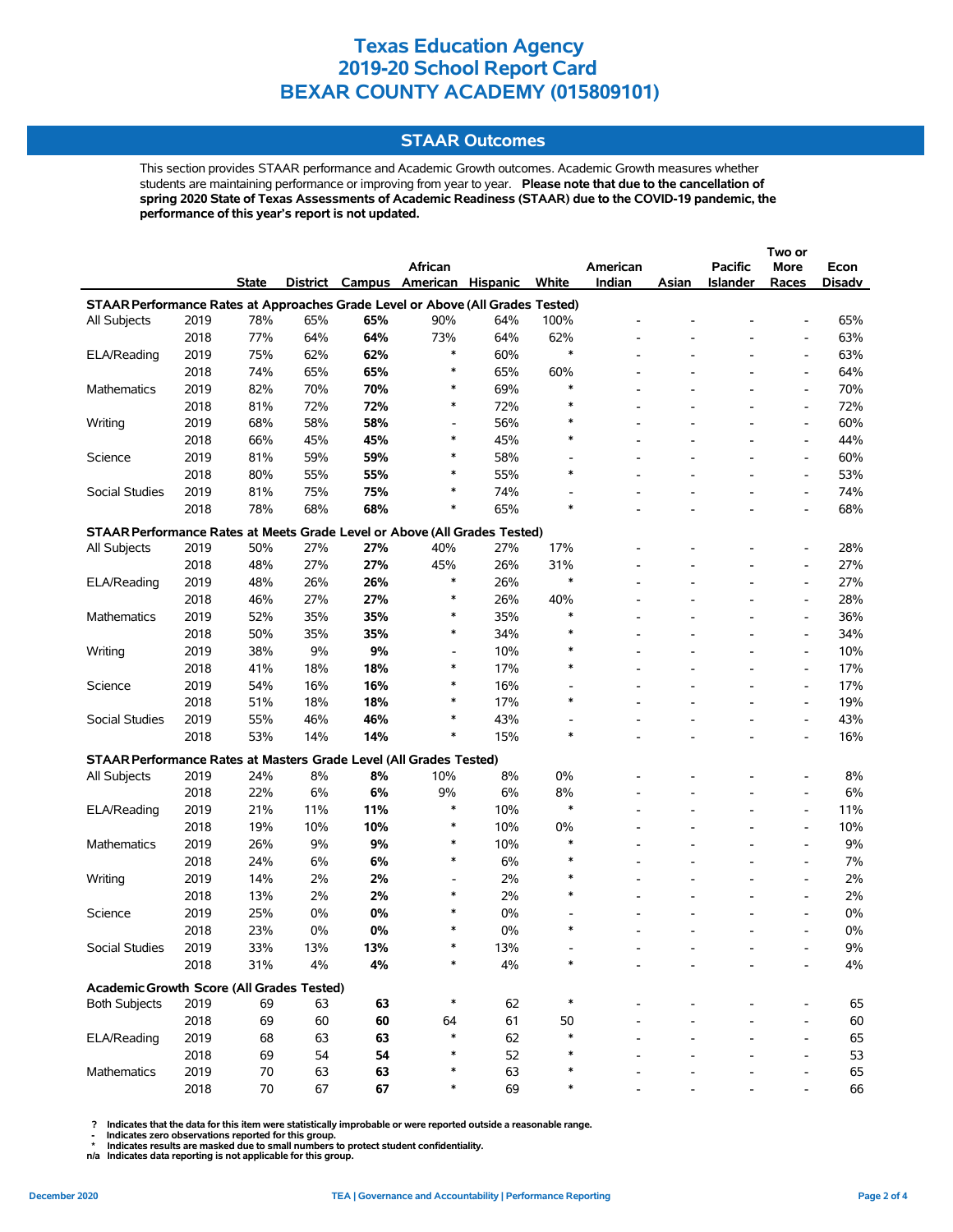### **Prior-Year Non-Proficient and Student Success Initiative STAAR Outcomes**

Progress of Prior-Year Non-Proficient Students shows STAAR performance rates for students who did not perform satisfactorily in 2017-18 but did in 2018-19. Student Success Initiative shows rates related to the requirement for students to demonstrate proficiency on the reading and mathematics STAAR in grades 5 and 8. **Please note that due to the cancellation of spring 2020 State of Texas Assessments of Academic Readiness (STAAR) due to the COVID-19 pandemic, this year's report is not updated.**

|                                                                       |              |          |     |                          |     |       |          |       | Two or          |             |        |  |
|-----------------------------------------------------------------------|--------------|----------|-----|--------------------------|-----|-------|----------|-------|-----------------|-------------|--------|--|
|                                                                       |              |          |     | African                  |     |       | American |       | <b>Pacific</b>  | <b>More</b> | Econ   |  |
|                                                                       | <b>State</b> | District |     | Campus American Hispanic |     | White | Indian   | Asian | <b>Islander</b> | Races       | Disadv |  |
| Progress of Prior-Year Non-Proficient Students                        |              |          |     |                          |     |       |          |       |                 |             |        |  |
| Sum of Grades 4-8                                                     |              |          |     |                          |     |       |          |       |                 |             |        |  |
| Reading                                                               |              |          |     |                          |     |       |          |       |                 |             |        |  |
| 2019                                                                  | 41%          | 40%      | 40% |                          | 38% |       |          |       |                 |             | 39%    |  |
| 2018                                                                  | 38%          | 28%      | 28% | $\ast$                   | 27% |       |          |       |                 |             | 27%    |  |
| <b>Mathematics</b>                                                    |              |          |     |                          |     |       |          |       |                 |             |        |  |
| 2019                                                                  | 45%          | 41%      | 41% |                          | 41% |       |          |       |                 |             | 38%    |  |
| 2018                                                                  | 47%          | 41%      | 41% |                          | 42% |       |          |       |                 |             | 37%    |  |
| <b>Students Success Initiative</b>                                    |              |          |     |                          |     |       |          |       |                 |             |        |  |
| <b>Grade 5 Reading</b>                                                |              |          |     |                          |     |       |          |       |                 |             |        |  |
| Students Meeting Approaches Grade Level on First STAAR Administration |              |          |     |                          |     |       |          |       |                 |             |        |  |
| 2019                                                                  | 78%          | 53%      | 53% |                          | 53% |       |          |       |                 |             | 56%    |  |
|                                                                       |              |          |     |                          |     |       |          |       |                 |             |        |  |
| Students Requiring Accelerated Instruction<br>2019                    | 22%          | 47%      | 47% |                          | 47% |       |          |       |                 |             | 44%    |  |
|                                                                       |              |          |     |                          |     |       |          |       |                 |             |        |  |
| <b>STAAR Cumulative Met Standard</b>                                  |              |          |     |                          |     |       |          |       |                 |             |        |  |
| 2019                                                                  | 86%          | 68%      | 68% |                          | 68% |       |          |       |                 |             | 67%    |  |
| <b>Grade 5 Mathematics</b>                                            |              |          |     |                          |     |       |          |       |                 |             |        |  |
| Students Meeting Approaches Grade Level on First STAAR Administration |              |          |     |                          |     |       |          |       |                 |             |        |  |
| 2019                                                                  | 83%          | 84%      | 84% |                          | 84% |       |          |       |                 |             | 83%    |  |
| <b>Students Requiring Accelerated Instruction</b>                     |              |          |     |                          |     |       |          |       |                 |             |        |  |
| 2019                                                                  | 17%          | 16%      | 16% |                          | 16% |       |          |       |                 |             | 17%    |  |
| <b>STAAR Cumulative Met Standard</b>                                  |              |          |     |                          |     |       |          |       |                 |             |        |  |
| 2019                                                                  | 90%          | 89%      | 89% |                          | 89% |       |          |       |                 |             | 89%    |  |
|                                                                       |              |          |     |                          |     |       |          |       |                 |             |        |  |
| <b>Grade 8 Reading</b>                                                |              |          |     |                          |     |       |          |       |                 |             |        |  |
| Students Meeting Approaches Grade Level on First STAAR Administration |              |          |     |                          |     |       |          |       |                 |             |        |  |
| 2019                                                                  | 78%          | 68%      | 68% |                          | 67% |       |          |       |                 |             | 70%    |  |
| Students Requiring Accelerated Instruction                            |              |          |     |                          |     |       |          |       |                 |             |        |  |
| 2019                                                                  | 22%          | 32%      | 32% | $\ast$                   | 33% |       |          |       |                 |             | 30%    |  |
| <b>STAAR Cumulative Met Standard</b>                                  |              |          |     |                          |     |       |          |       |                 |             |        |  |
| 2019                                                                  | 85%          | 80%      | 80% |                          | 79% |       |          |       |                 |             | 83%    |  |
| <b>Grade 8 Mathematics</b>                                            |              |          |     |                          |     |       |          |       |                 |             |        |  |
| Students Meeting Approaches Grade Level on First STAAR Administration |              |          |     |                          |     |       |          |       |                 |             |        |  |
| 2019                                                                  | 82%          | 76%      | 76% | ∗                        | 75% |       |          |       |                 |             | 78%    |  |
| Students Requiring Accelerated Instruction                            |              |          |     |                          |     |       |          |       |                 |             |        |  |
| 2019                                                                  | 18%          | 24%      | 24% |                          | 25% |       |          |       |                 |             | 22%    |  |
| <b>STAAR Cumulative Met Standard</b>                                  |              |          |     |                          |     |       |          |       |                 |             |        |  |
| 2019                                                                  | 88%          | 84%      | 84% | $\ast$                   | 83% |       |          |       |                 |             | 87%    |  |
|                                                                       |              |          |     |                          |     |       |          |       |                 |             |        |  |

 **? Indicates that the data for this item were statistically improbable or were reported outside a reasonable range.**

 **- Indicates zero observations reported for this group.**

 **\* Indicates results are masked due to small numbers to protect student confidentiality. n/a Indicates data reporting is not applicable for this group.**